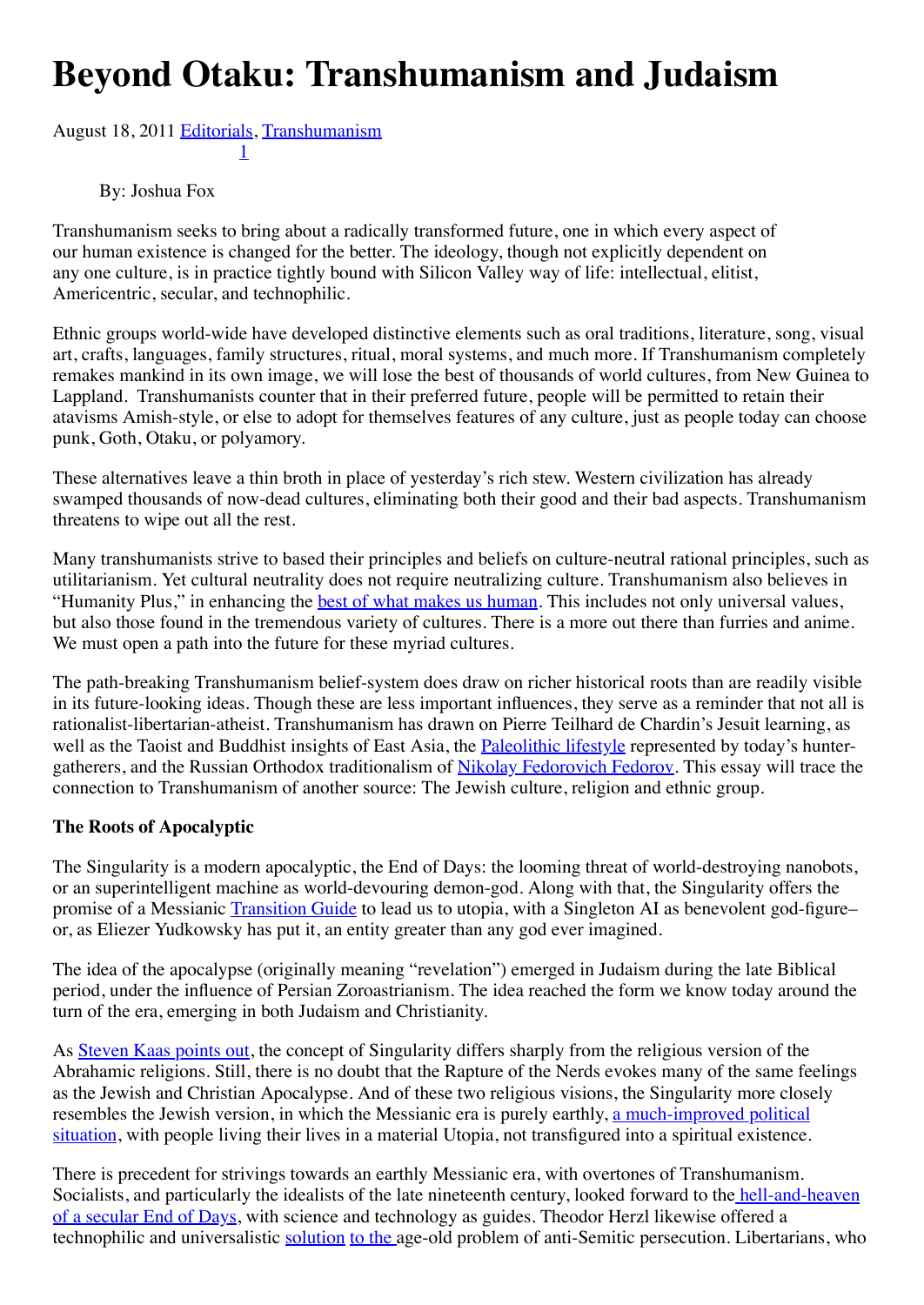are disproportionately represented among Transhumanists, envisage a Utopia brought about by the elimination of government interference in society.

A disproportionate number of Jews are leaders in Transhumanism, as also in these other Utopian ideologies. This may be due to the influence on Jews of their tradition's materialist apocalyptic; or this may simply be another case of Jews' outsized representation in many areas of endeavor in modern society. But either way, a glance at any list of well-known Transhumanists shows that the Jewish people has contributed disproportionately towards this effort to improve humanity's future. Ironically, the number of Jews involved also means that Judaism also gets a *[disproportionate amount](http://lesswrong.com/lw/yo/against_maturity/)* of the anti-religious reactions common in the movement.

## **Israel and the Future**

The Jewish people has re-built its national home in Israel. This state leads the world in many areas of interest to Transhumanists: computer science, software and hardware development, bio-tech, and others. I'll refer you to an article by Hank "Hyena" Pellissier in [an earlier issue of H+Magazine](http://ieet.org/index.php/IEET/more/4164) for the details, and I'll let Prime Minister Benjamin Netanyahu fill in the picture, with [his speech at the United Nations in September 2009](http://www.haaretz.com/news/prime-minister-benjamin-netanyahu-s-speech-to-the-un-general-assembly-1.7254):

*…. The allure of freedom, the power of technology, the reach of communications should surely win the day. Ultimately, the past cannot triumph over the future. And the future offers all nations magnificent bounties of hope. The pace of progress is growing exponentially ….*

*What seemed impossible a few years ago is already outdated, and we can scarcely fathom the changes that are yet to come. We will crack the genetic code. We will cure the incurable. We will lengthen our lives. We will find a cheap alternative to fossil fuels and clean up the planet.*

*I am proud that my country Israel is at the forefront of these advances – by leading innovations in science and technology, medicine and biology, agriculture and water, energy and the environment. These innovations the world over offer humanity a sunlit future of unimagined promise ….*



*Figure 1: Theodor Herzl's rejected [proposal for a Zionist flag:](http://flags.wikia.com/wiki/Israel) Stars of David for the Jewish heritage; seven stars for the seven hours of the working day; white background to symbolize purity.*

## **Moral Complexity**

I have traced several lines of connection between Judaism and Transhumanism: The rise of apocalyptic, with a focus on a material rather than an other-worldly Utopia; the outsized contribution of Jews to Transhumanism; and the role of the state of Israel in benefiting humanity through technological progress.

But I have not traced a connection between Transhumanism and Judaism as a religion. In Transhumanism, attitudes towards religion range from evangelical atheism to a diffuse personal spirituality. Support for organized religion is few and far between, with Lincoln Cannon's Transhumanist Mormonism and Tohamer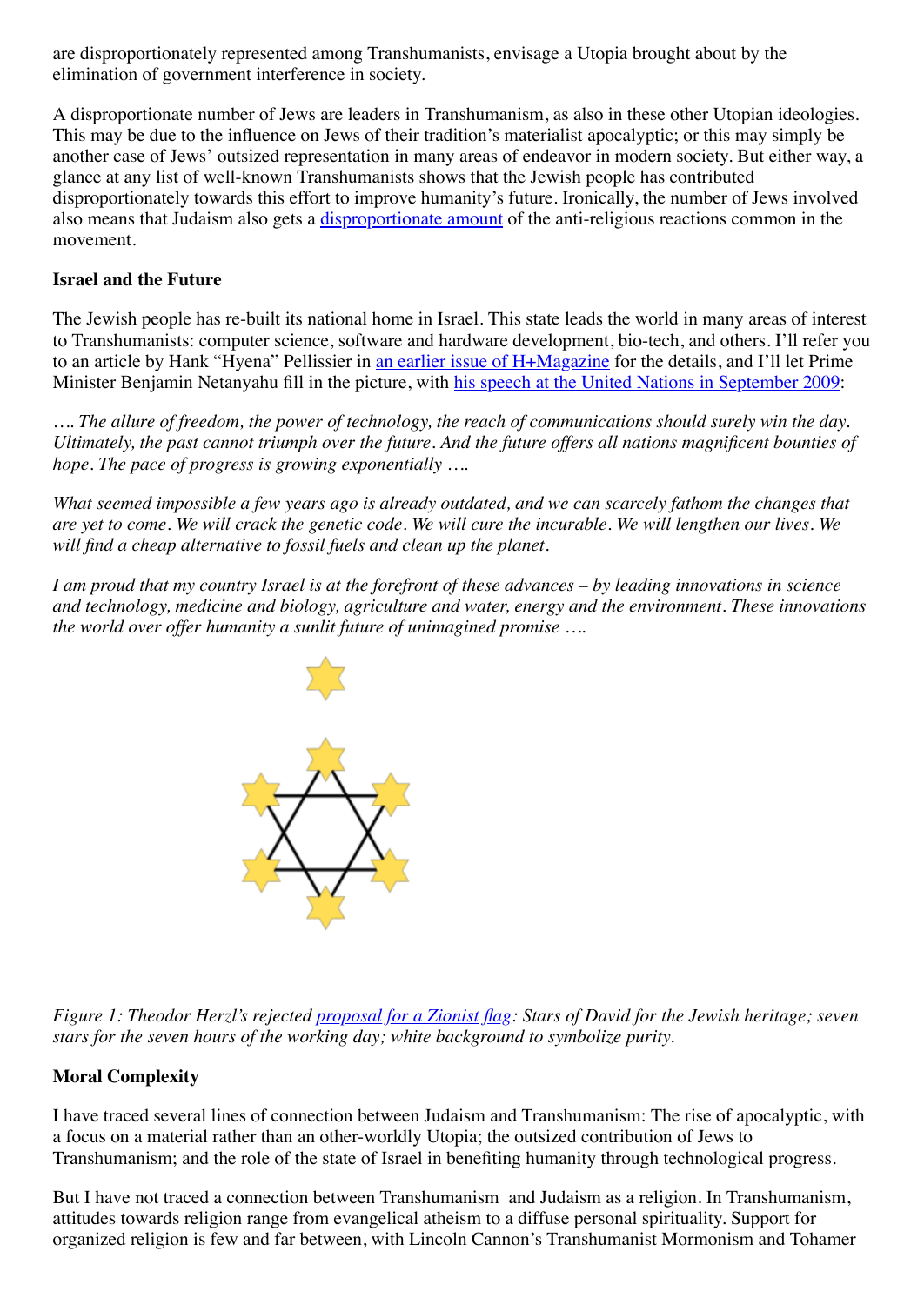Toth-Fejel's Catholicism as notable exceptions. There is no explicit connection between the Jewish religion and transhumanism. But Judaism, though it includes religion in the post-Enlightenment sense of personal spirituality, is more than that. It is also an ethnic group, an ancient civilization, a state, and a system of rules for daily life, including ethical principles

There is another area where Judaism's contribution is crucial. Judaism was the origin of ethical monotheism. Other civilizations have established their own moral systems, all related through their origin in our evolutionary past, but the moral backdrop established by Judaism has spread world-wide through the civilization in which Transhumanism thrives, to a large extent through the medium of Christianity. We define morality here not simply in the narrow sense of "altruism," but, in accordance with the Jewish legal system, as "the best way to order society and human life."

Jewish religious law frames its commandments as divinely inspired imperatives , not merely as calculations of personal benefit, nor as arbitrary customs. The laws are not necessarily moral injunctions. Seen from the ethical perspective commonly adopted by Transhumanists, which tries to be culturally neutral while taking its guidance from Enlightenment principles such as individual choice, the ethical weight of the precepts vary from the immoral to the moral.

Some of Jewish religious law, like divorce regulations, are from the modern perspective immoral. (We should note, however, that such Biblical commandments as the extermination of enemy tribes are proto-Jewish, not Jewish; the religion has evolved radically since the writing of the Bible.)

Other rules, like dietary taboos, are morally neutral. Yet others, like rules for sexual behavior, are immorally restrictive of liberty from a modern Western perspective, yet considered key to morality by billions of people worldwide, including those who are followers of an Abrahamic religion.

But many of the religious precepts of Judaism are explicit demands for just behavior towards others, without hope of immediate reward. It is this ancient background, more than any utilitarian calculations or abstract deontological universal imperatives, which has shaped our altruistic feelings into what we call "morality" today.

Transhumanism as a whole has a "techno-volatile" world-view, foreseeing either tremendous benefit or tremendous harm from technology. This makes the definition of morality critical; when we set technology on a course, we may find that it takes us to a destination far beyond what we can imagine today.

There is thus a tension between simplicity and complexity in moral definitions. On the one hand, as technological power tends to an extreme, it is much easier to extrapolate its effect under simpler moral calculations.

David Pearce's negative hedonism, the elimination of suffering, can be extrapolated to a world where no living being, neither human nor any other animal, experiences the subjective pain which today serves as a low-level driver for higher-level behavioral choices. Eliminating suffering is important, and it would be unfair to deprecate Pearce's philosophy for "compromising" by seeking nothing more than the total elimination of pain. Yet morality as we intuit it, whatever it is, is much more than that.

Another Transhumanist philosophy, one which Hugo de Garis calls "Cosmism" and reluctantly advocates, ascribes primary moral value to increased intelligence. It is simple to extrapolate this morality under radical technological improvement, and relatively simple to guide the future towards perfection under this moral system. All that is needed is to fill the world with intelligent thought, and the ideal is achieved. Yet morality, again, is far more than that. An "artilect," a superintelligence which is able to maximize intelligent thought by converting the world to ultraefficient computer processors, computronium, and then setting these processors to intelligent thought, would not have achieved moral perfection, as most of us see it.

The Singularity Institute is working on the formal definition of a decision-theory based on utilitarianism, which in the limiting case fulfills each human's true desires with the help of a friendly superintelligence. Again, a simple definition and a relatively simple extrapolation.

The definition does try to subsume, within its compact specification, the complexity of individual human volition. And no doubt the ultimate solution, if any, will be based on something like this approach. Yet each